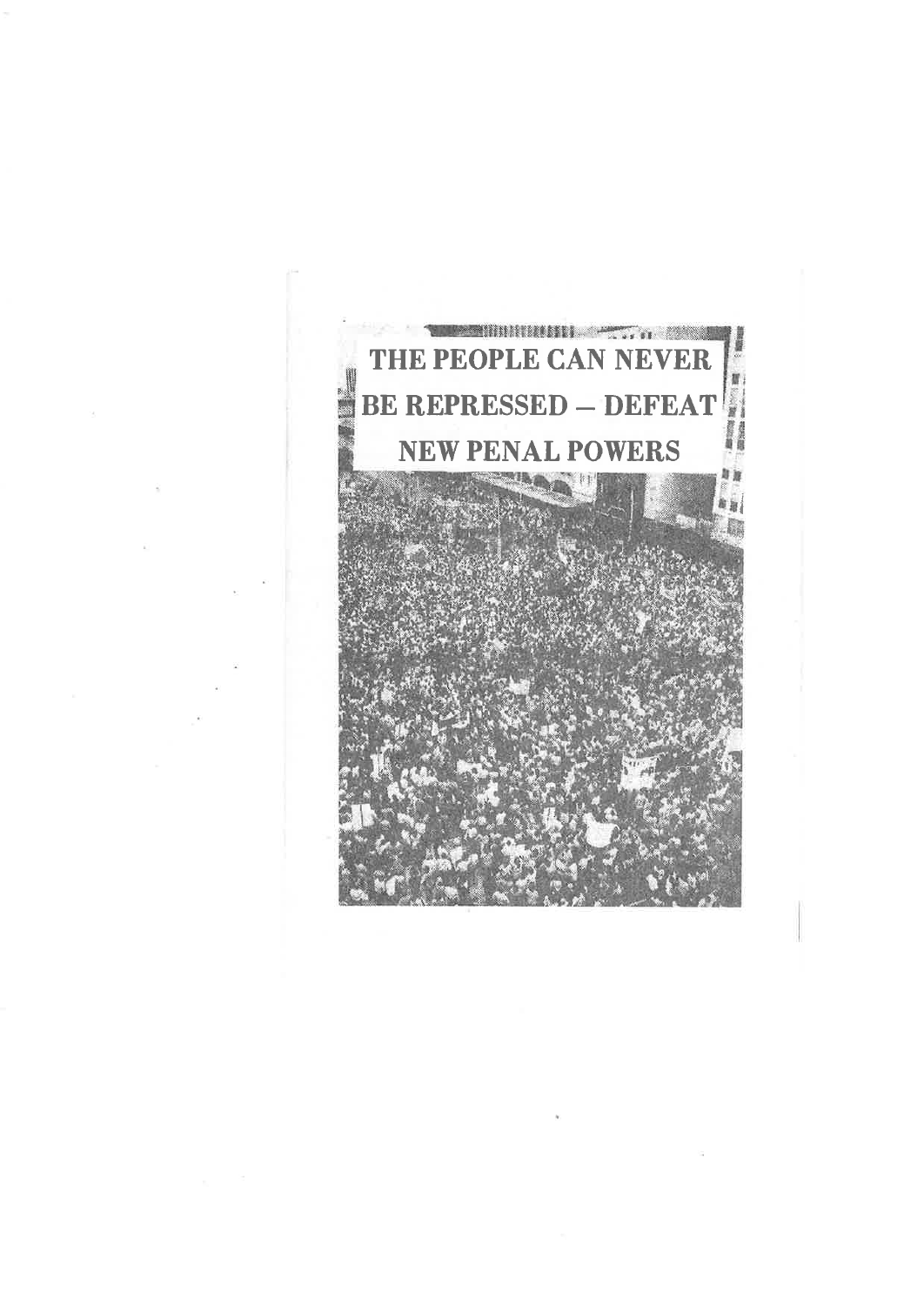As people who, for three of us, over the last forty years (and one over the last 25 years) have personally and actively participated in the struggles of Australian working people, we urge all Australian working and other patriotic people to recognise their great strength. An all out attack is being made upon living standards. To carry it out, a whole new system of oppressive and restrictive laws is being created. This is a sign of the collapse of society. Such a society has no right to exist. All out struggle is the order of the day for working people. We see socialism as the solution. The way to socialism is through struggle against repression, against the multi-nationals and their partners and their agents like Fraser, Hawke and other Labor leaders. The people can rely only on their own struggle. Everything is to be gained by struggle. We should all welcome it. Nothing was ever won by the people without struggle and sacrifice. A new high tide of struggle is running today. It is splendid indeed.

> $E.E. HILL$ C.L. O'SHEA A.E. BULL NI GALLAGHER

Australia is faced with ever intensifying struggle between its ordinary people and the great monopolies, the core of which are foreign multi-nationals.

Australian oil is owned and controlled by a handful of multi-nationals and their Australian partners. They can cut off oil and petrol at the drop of a hat. Australia comes to a standstill. There can be as many parliaments, as many elections, as many "independent" courts as you may choose. But what does it matter to the oil monopolies. They own the oil and petrol. They can cut it off, notwithstanding democratic elections, parliaments etc. In fact, they did so when they refused to meet the demand of transport workers for reasonable living conditions. The truth is they not only own the oil, but they own the parliaments, the courts, the police, the army, the governments whether Liberal or Labor.

General Motors' arrogant action in trying to force its workers to take a weeks holiday and retrenching workers, shows the hold of the giant motor vehicle manufacturers on Australia. These motor manufacturers were hailed as a great boon for Australians - cheap cars, more employment, advanced technique so it was said. There was something in each claim. But what about the other side? In the economic crisis for which central responsibility rests on such multi-nationals as General Motors, Australians are forced to take "holidays" and are sacked. Meantime unsafe vehicles kill and maim people, public transport is ruined (except for transport-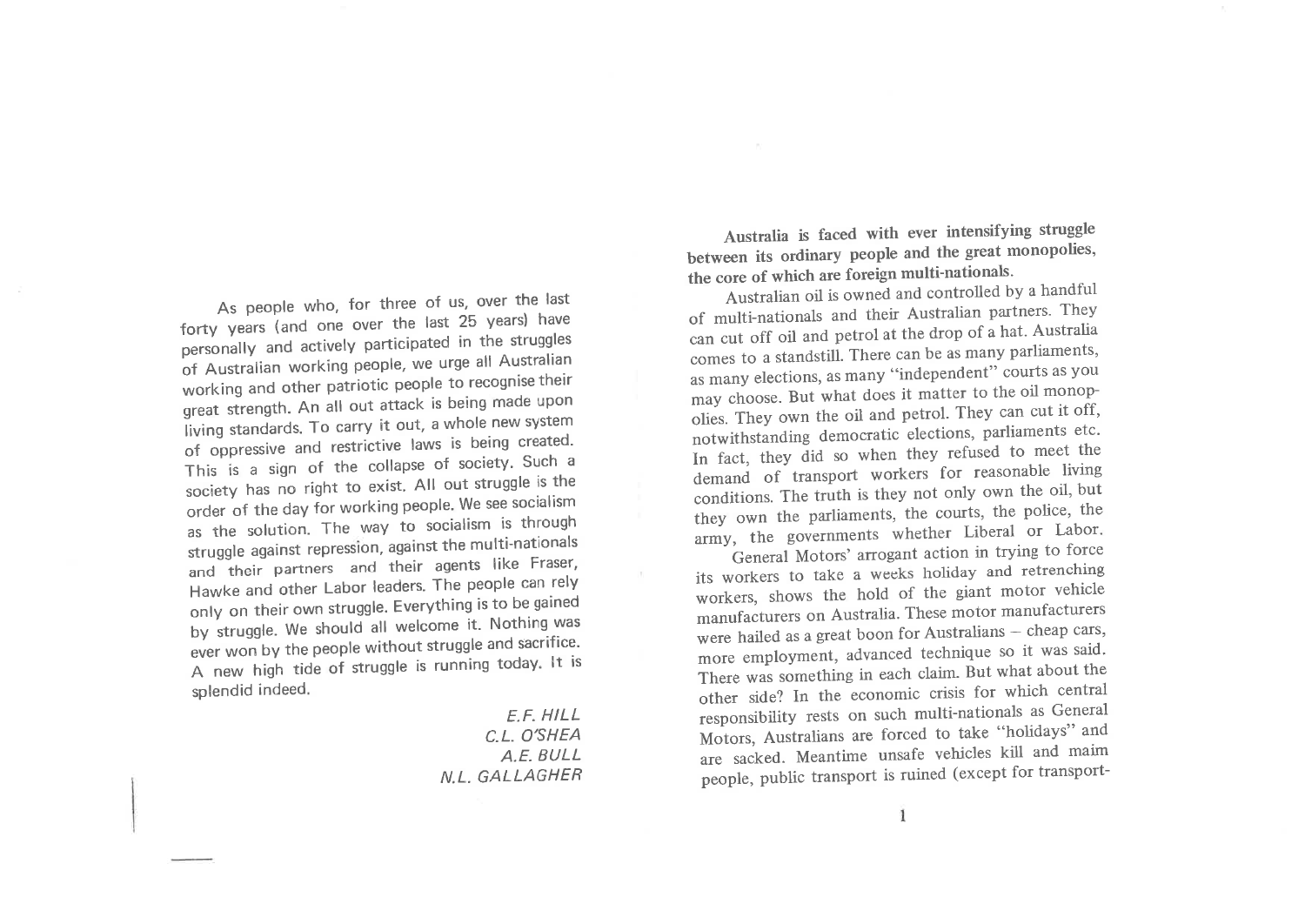ing the products of these sarne multi-nationals), the air is polluted and cheap cars become dear cars.

The purchase of the cars is financed by a handful of giant finance companies owned basically in the U.S. They extract millions in usury from Australians.

Whatever field of production and commerce istaken, there is a similar picture.

The U.S. multi-nationals have a death grip on Australia

 Governments in Australia whether Labor or Liberalcarry out the will of these decisive economic forces. These governments are their agents, their committees.

The Fraser government with its Industrial Relations Bureau (industrial police force) and amendments to the Trade Practices Act is simply renewing an age old attack upon the workers and working people and all patrioticAustralians.

 lf workers struggle for better wages and conditions Fraser's new laws threaten new fines, new gaolings on workers, workers organisations and leaders. New penalties include fines of \$250,000 for unions, \$50,000 for individuals, actions for damages and injunctions withgaol.

It is all a sign of the terrible weakness of the multinationals, their Australian partners and their agents in the Fraser government and the Labor Party. On the other hand, it is a sign of the great strength of theworkers.

The Fraser government and those multi-nationals and their Australian partners have lost confidence in their power to rule in the old way through'"democracy".They reach out for the bludgeon. This is to "deal with" the new upsurge of struggle by Australian working people.

 $\sim$ 

It has all been done previously.

 ln the thirties, Australian workers, working and patriotic people fought against the measures takenagainst them at the behest of the Bank of England  $-$  an all round attack upon living standards and liberties. Then they fought against gaolings, finings, censorship, etc. imposed on them when they struggled against nazi Germany, fascist Italy and imperialist Japan.

In World War II, Australian workers, working and patriotic people fought a united struggle against theHitlerites, Italian fascists and Japanese imperialists.

After World War II, when the monopolies broke all their promises of democracy, these monopolies imposednew repression. In Queensland, New South Wales Victoria, South Australia, Western Australia, Tasmania,in short throughout Australia, workers and workingpeople fought great struggles.

 In Victoria, the Essential Services Act (similar to the present-day Vital Projects Act) was defeated in massstrike struggles. In the Commonwealth, the Chifley Labor government gaoled workers' leaders in the great ooal strike of 1949. Mass struggle and unrest forcedtheir release.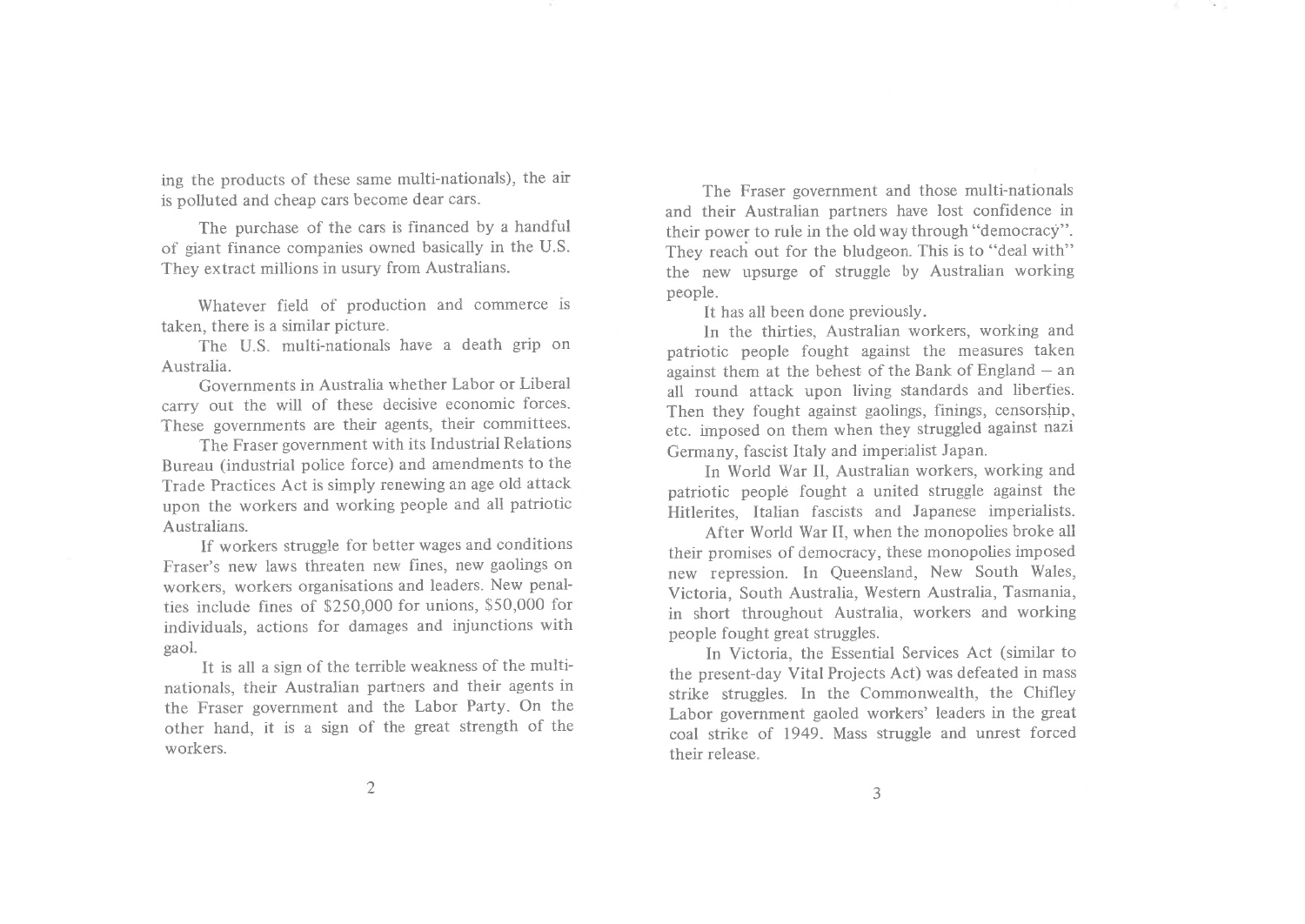Throughout the late forties, the multi-nationals conducted an offensive against the workers and workingpeople.

In 1950-51 under the guise of an attack on Communism, these multi-nationals, their Australian partners and government passed legislation which attacked allworkers, working and democratic people. It threatened all the rights and liberties won by the people.

**In the contract of the contract of the contract of the contract of the contract of the contract of the contract** 

Mass struggle defeated it. Mass struggle was such it compelled a retreat. Even in their own referendum on it, on September 22, 1951, the multi-nationals and theirgovernment were defeated.

The power of the people knows no bounds.

In 1954-5 under the guise of the Petrov (Soviet diplomatic defection) affair, another all round attack was launched. It was wrecked on the rock of mass struggle of Australian workers, working and patrioticpeople.

Throughout the fifties and sixties, new penal powers against the workers, and working people were invoked. Pious resolutions were passed against them by official trade union bodies like the ACTU and Trades and Labor Councils and the Labor Party leaders. But these organisations did nothing. No action was taken.

Deliberately in 1969 the penal powers were challenged right outside this officialdom. A historic struggle developed. O'Shea's release from gaol was compelled by mass struggle and by nothing else.

Now in desperate economic crisis brought on  $b\dot{\tau}$  their own social system, the multi-nationals, their Australian partners and government, have launched this new attack with its Industrial Relations Bureau, Trade Practices Amendment, Western Australian repressive legislation, Victoria's Vital Projects Act and so on.There is an all-out attack to cut the real wages and conditions of the workers and working people. Fraser's repression is to enforce this and divert attention from multi-nationals, Fraser, Labor leaders and the wholesocial system of capitalism. The working people's wages and conditions are under attack in this new repression.

The governments are acting for those oil companies,motor manufacturers and other multi-nationals.

The recently disclosed activities of the CIA are partand parcel of it all.

The whole thing is monopoly against the people. It is made more desperate by the challenge to the U.S. hold in Australia by the new Soviet imperialists. The U.S. multinationals and their partners and government strivedesperately to make Australia safe for themselves against the Soviet challenge of investment, penetrationand interference in Australia.

Central to the plans of the multi-nationals andtheir Australian partners is the part played by Hawke and his ACTU. As soon as there is struggle. Hawke rushes to settle it. He breathes fire and brimstone againstFraser and Co. but always acts as a "reasonable" man, a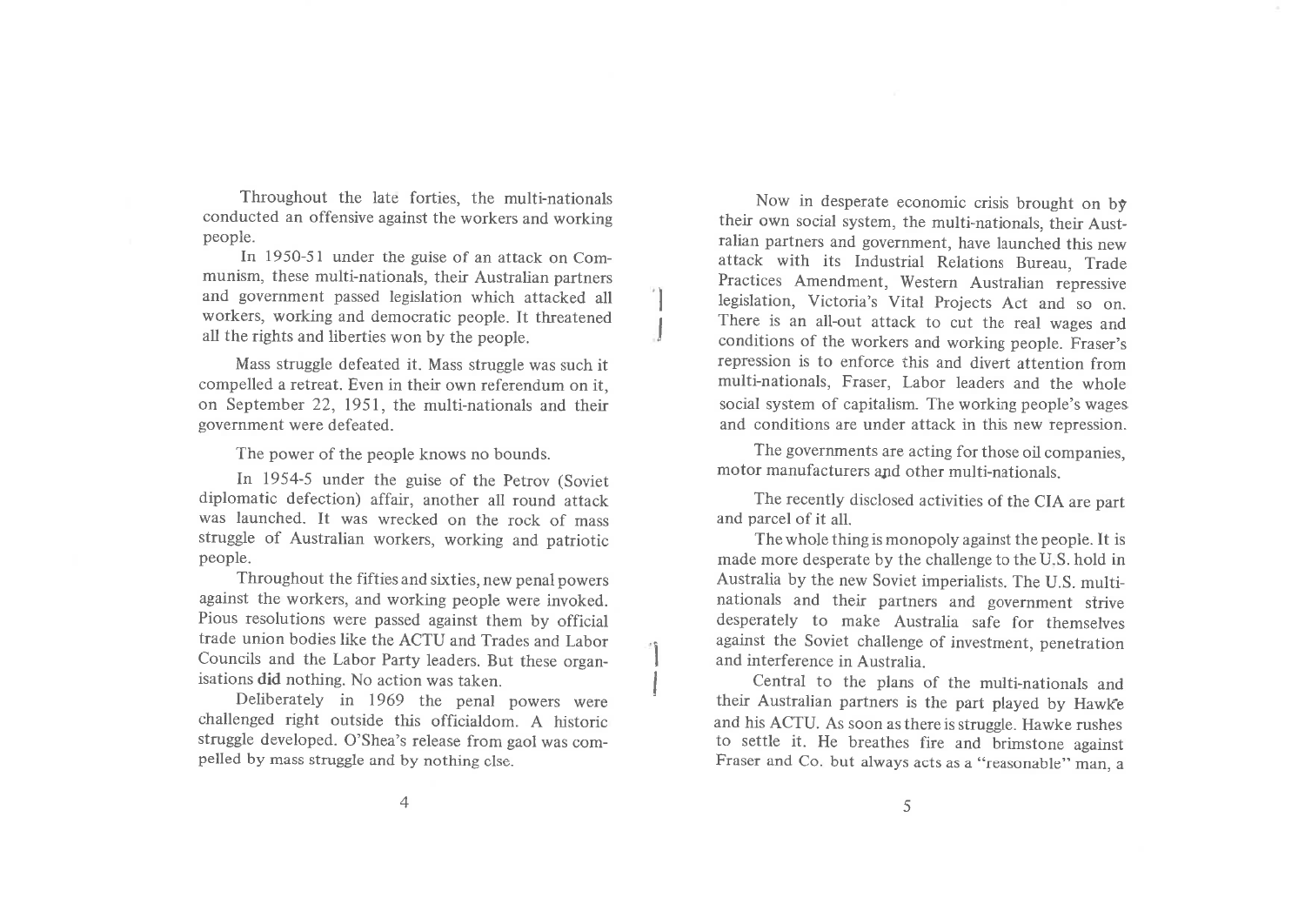"restraining influence." Reams and reams are written favourably about him in the daily press.

 The workers will never get anything from arbitrat\_ion. It is a complete blind alley designed to throw the dust of "justice" in the eyes of the people. Similarly they will never get anything from a mere "change" of government.

The daily press is but a mouthpiece for those arrogant multi-nationals and their Australian partners. Indeed it is true that its "news" is printed on the back of advertisements for these multi-nationals  $-$  General Motors, Fords, Chryslers, Esso-BHp, the giant tobacco monopolies, the Rockefeller Safeways etc, No wonderthis press says the workers are "holding the country to ransom", are "irresponsible", "totally without merit", "refuse to abide by the umpire's decision" and other like cliches and stereotypes.

 But there is no identity between Australia and these multi-nationals. The country is composed of blackand white Australian people, workers, other working and patriotic people - the useful people. They are thereal Australia and not this handful of scum constituted by multi-millionaires and their traitor servants.

 No reliance can be placed on Hawke, the Laborleaders, the ACTU, arbitration.

s.

 Such people and such bodies have always sold thepeople out. They will do so again.

 Transport workers in the oil industry, air trafficcontrollers, as examples, fought a patriotic Australian

fight. The workers, working people and other patriotic people are the Australian patriots, the only useful people in Australia. They have tremendous power, tremendous courage.

 It is good that the multi-nationals, their partners, government and agents are forced to take repressivemeasures. It shows who are the real enemies of Australia who are the enemies of democracy, who attack ourrights and liberties. It clarifies the issues.

 Let them use their army (air force) and other such instruments. It shows clearly how the army is the central weapon of the repressive state machine. Mr. Fraser is anexcellent teacher. We should thank him.

 Repression engenders opposition by workers and working people and other patriots. It unifies the ranks of the people. It enables them to see who are their friends. It exhilarates them. Their confidence in theirown power.

The enemies of the people are paper tigers. They've always been paper tigers. Today their character as papertigers is more evident.

Just as resounding victories were won in the thirties against the Dog Collar Act, against censorship, against gaolings and finings; in the forties in theEssential Services Act struggle, in the Miners' Strike, later against the Communist Party Dissolution Act, the Petrov Affair, the O'Shea gaoling, so today great victories lie before the working people.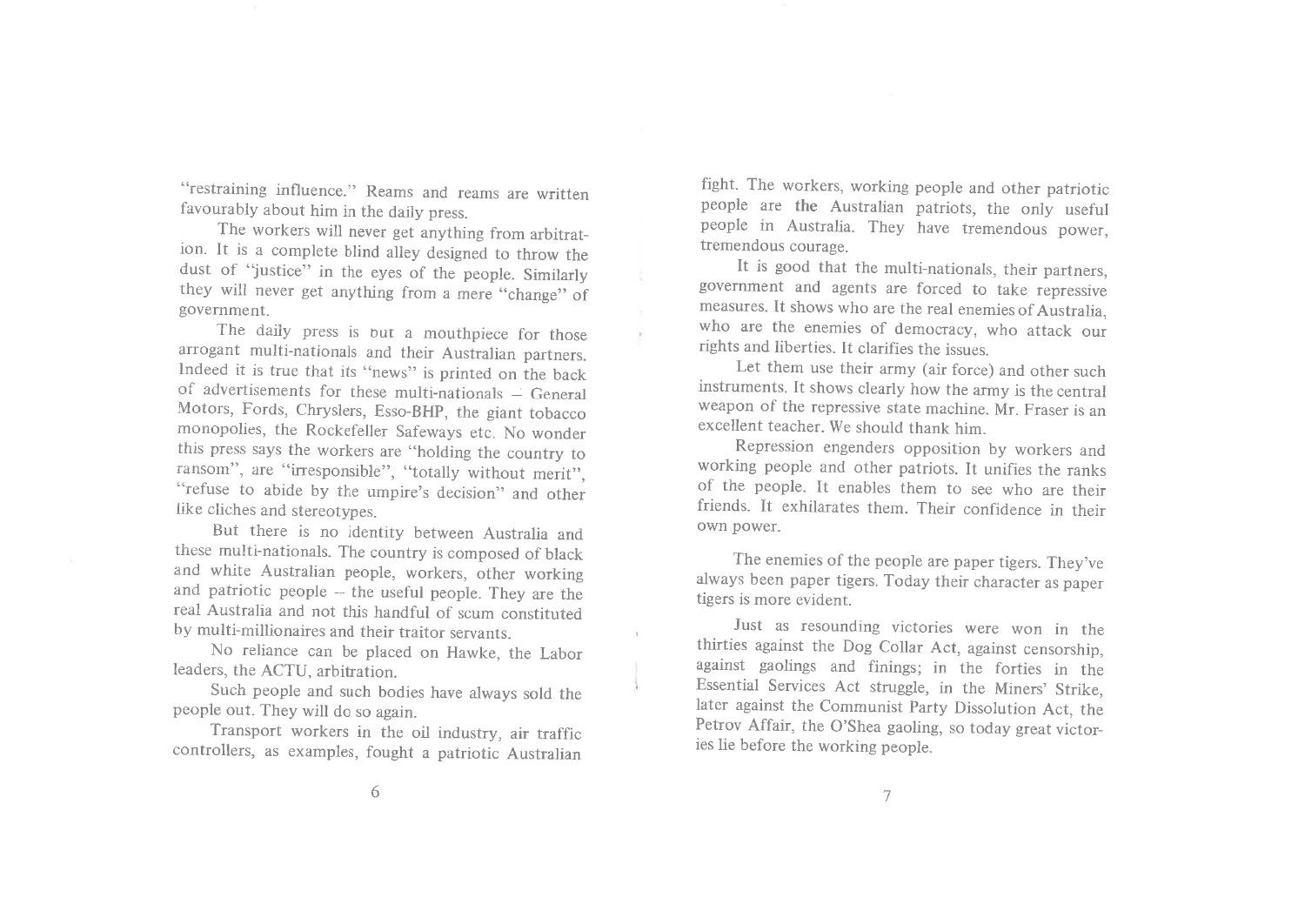After the people's victory over the use by the Federal government of the penal powers against O'Shea, the workers developed a strong campaign for wage rises. They took the offensive against the enemy and workers all over Australia won substantial gains. The working people will do this again and will deal more powerful blows against the multi-nationals and their hangers-on. In doing so the workers will prepare the ground for even greater struggles which will bring the day of real national independence closer.

They must unite more closely, fight to the end, not be misled by Hawke and Co., Labor leaders, arbitration and so on nor in any way be intimidated. Australian workers are bound to be victorious if they persist in struggle.

They are all powerful.

They are the core of the movement that will solve recurring economic crisis and represssion by throwing the multi-nationals and their partners right out of Australia. They will unite with all patriots.

They will carry on the great tradition of struggle highlighted by Eureka, the strikes of the nineties, the anti-conscription struggles and the struggles referred to.

Australia will be freed from multi-national imperialist grip. Its independence will be won.

\* The Eureka flag should be raised even higher.

\* We should fight for independence and socialism.

\* We should fight in preparation for it by fighting around

such slogans as -

\*Make the Rich Pay. --

by increasing real wages, abolishing indirect taxation on all but luxuries, abolishing direct taxation on all incomes under \$10,000.

\* Nationalising GM, Fords, Chryslers.

\* Nationalising the oil monopolies.

- \* Nationalising BHP.
- \* No uranium mining.
- \* No Omega base.
- \* U.S. imperialism and USSR out.
- \* Australia for Australian black and white people.